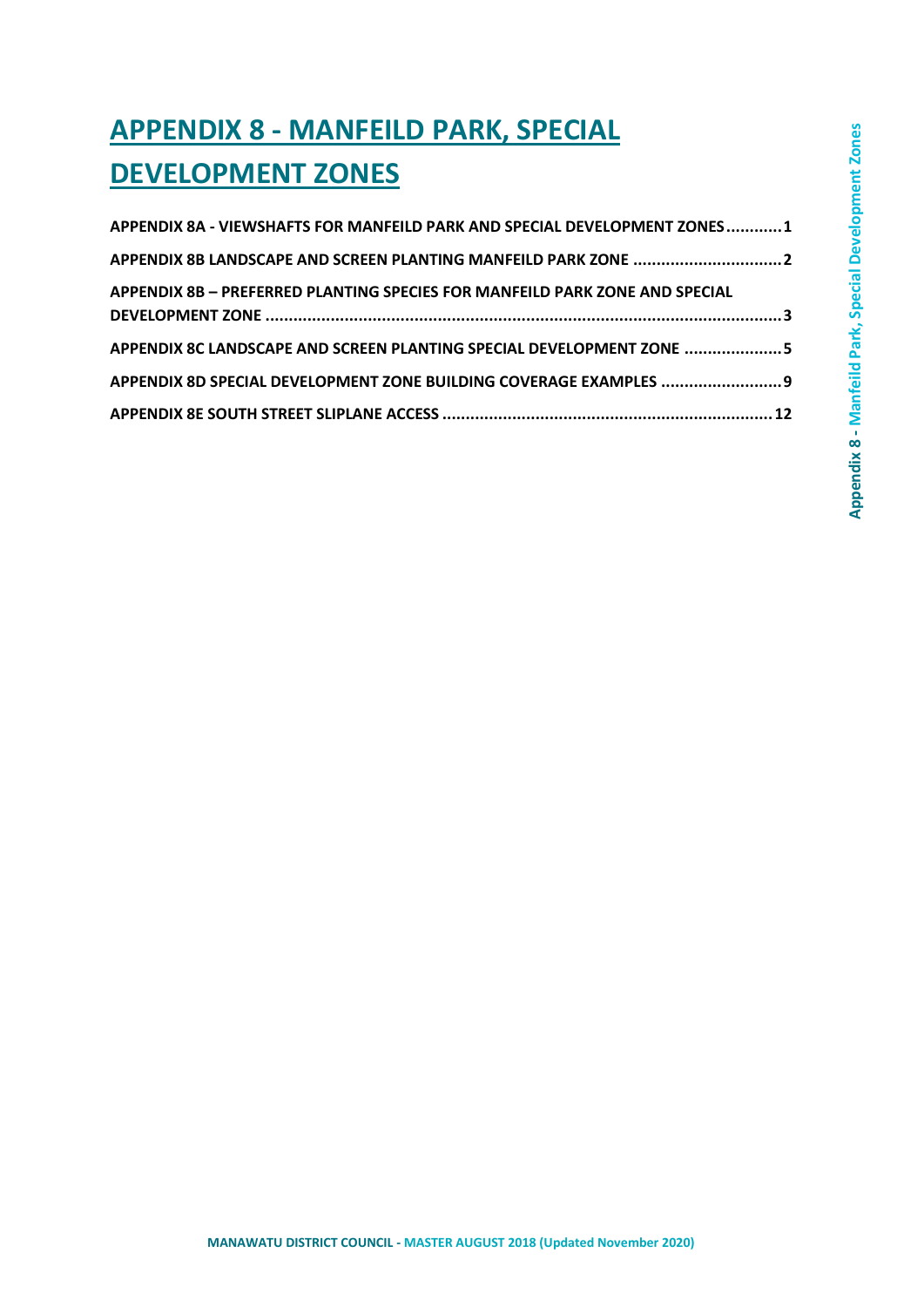*Page Intentionally Left Blank*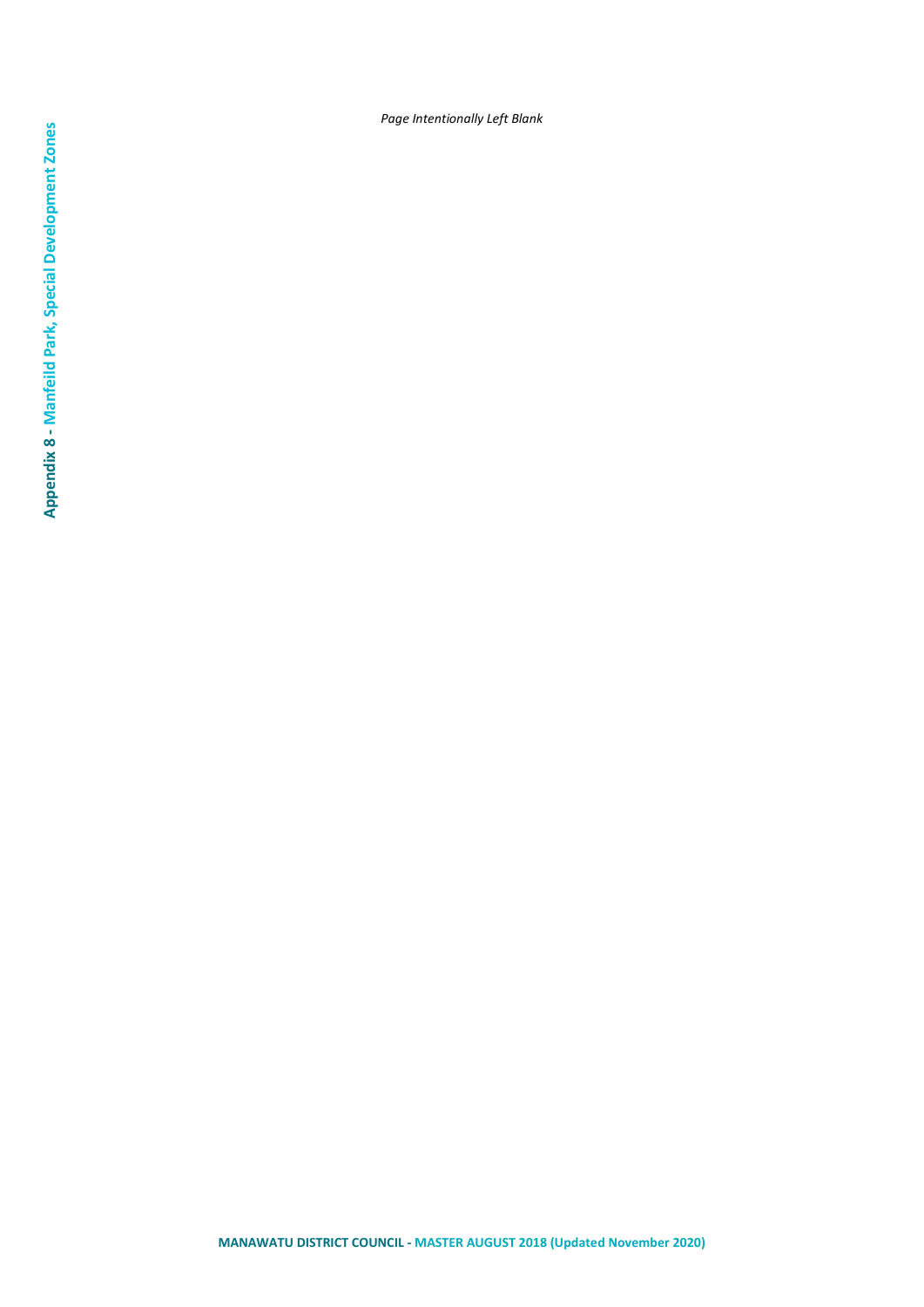## <span id="page-2-0"></span>**APPENDIX 8A - VIEWSHAFTS FOR MANFEILD PARK AND SPECIAL DEVELOPMENT ZONES**



**PAGE 1**

**MANAWATU DISTRICT COUNCIL - MASTER AUGUST 2018 (Updated November 2020)**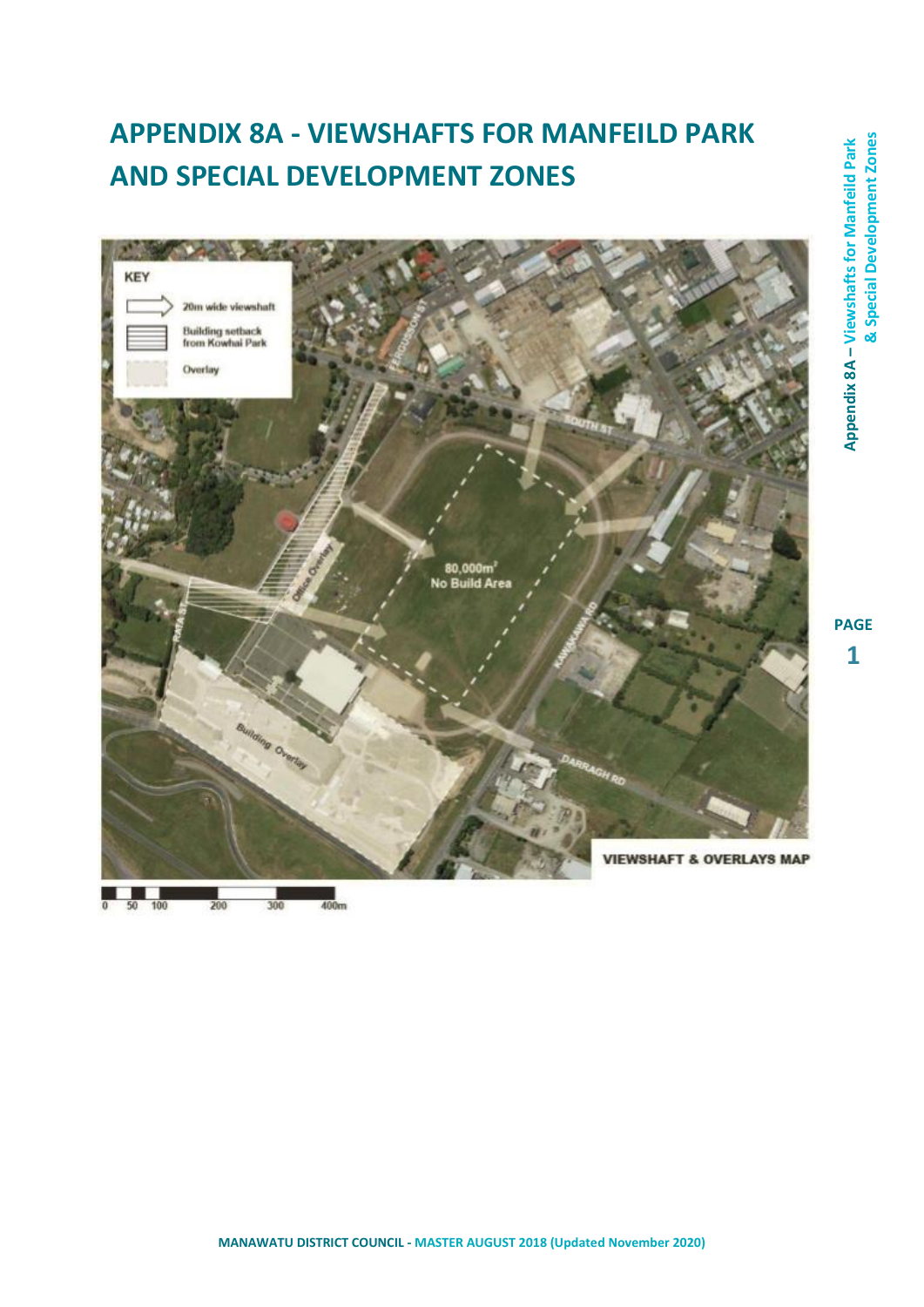## <span id="page-3-0"></span>**APPENDIX 8B LANDSCAPE AND SCREEN PLANTING MANFEILD PARK ZONE**

### B8.3.1 LANDSCAPE AND SCREEN PLANTING



### **PAGE 2**

NOTE  $^{(+)}$ = Large Tree (>4.0m height with limb of 2.0m)

Diagram 1



Diagram 2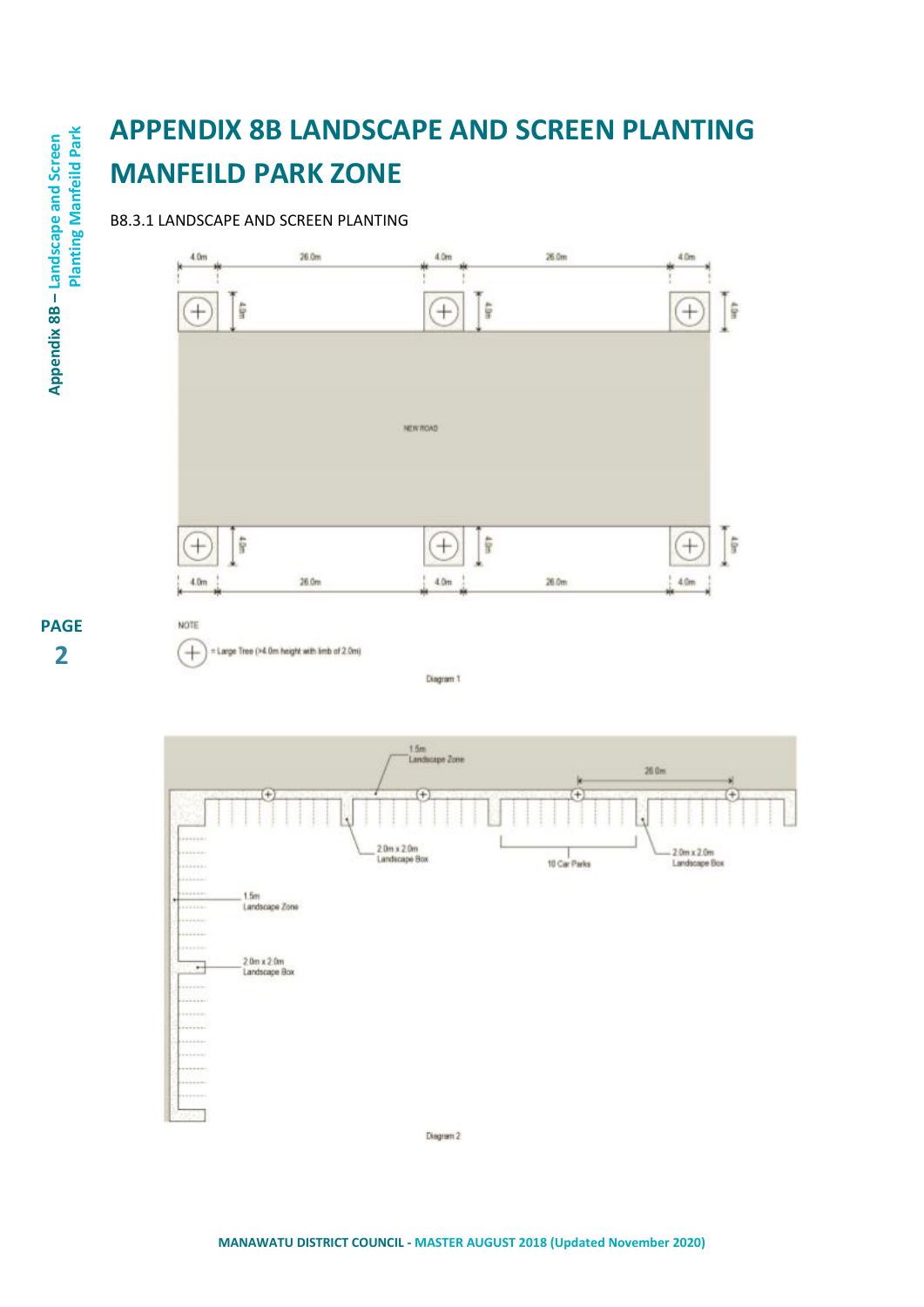# <span id="page-4-0"></span>**APPENDIX 8B – PREFERRED PLANTING SPECIES FOR MANFEILD PARK ZONE AND SPECIAL DEVELOPMENT ZONE**

#### **Shrubs under 1.5m**

| <b>Botanical Name</b>   | <b>Common Name</b>    |
|-------------------------|-----------------------|
| Rosa Floribunda         | Carpet Rose - White   |
| Rosa Floribunda         | Carpet Rose - Crimson |
| Daphne Odorata          | <b>Daphne</b>         |
| Daphne Burkwoodii       | <b>Daphne</b>         |
| Choisya Ternata         | <b>Orange Blossom</b> |
| Camelia s. Quintesscent | Camellia              |
| Plumbago Auriculata     | Plumbago              |

### **Shrubs over 2m**

| <b>Botanical Name</b>          | <b>Common Name</b>  |
|--------------------------------|---------------------|
| Camellia Sinensis sp           | Camellia            |
| <b>Pittosporum Tenuifolium</b> | Kohuhu              |
| Michelia Figo                  | Port Wine Mangolia  |
| <b>Myrtus Communis</b>         | <b>Myrtal</b>       |
| <b>Coprosma Rhamoides</b>      | <b>Divaricating</b> |
| Corokia Contoneaster           | Korokio             |
| Griselinia Lucida              | Akapuka             |
| Lophomyrtus Bullata            | Rama Rama           |
| Olearia Cheesmanii             | Olearia             |
| Corokia Virgata                | Geenty's Green      |
| <b>Myrsine Australis</b>       | <b>Mapou</b>        |

#### **Large Trees**

| <b>Botanical Name</b>       | <b>Common Name</b>       |
|-----------------------------|--------------------------|
| <b>Magnolia Grandiflora</b> | Magnolia                 |
| <b>Comus Capitata</b>       | <b>Himalayan Dogwood</b> |
| <b>Quercus Coccinea</b>     | <b>Scarlet Oak</b>       |
| <b>Gingko Biloba</b>        | Gingko                   |
| Fraxinous Raywoodii         | <b>Claret Ash</b>        |
| <b>Acer Pseudoplantanus</b> | <b>Red Maple</b>         |
| <b>Alectryon Excelsus</b>   | <b>Titoki</b>            |
| Sophora Tetraptera          | Kowhai                   |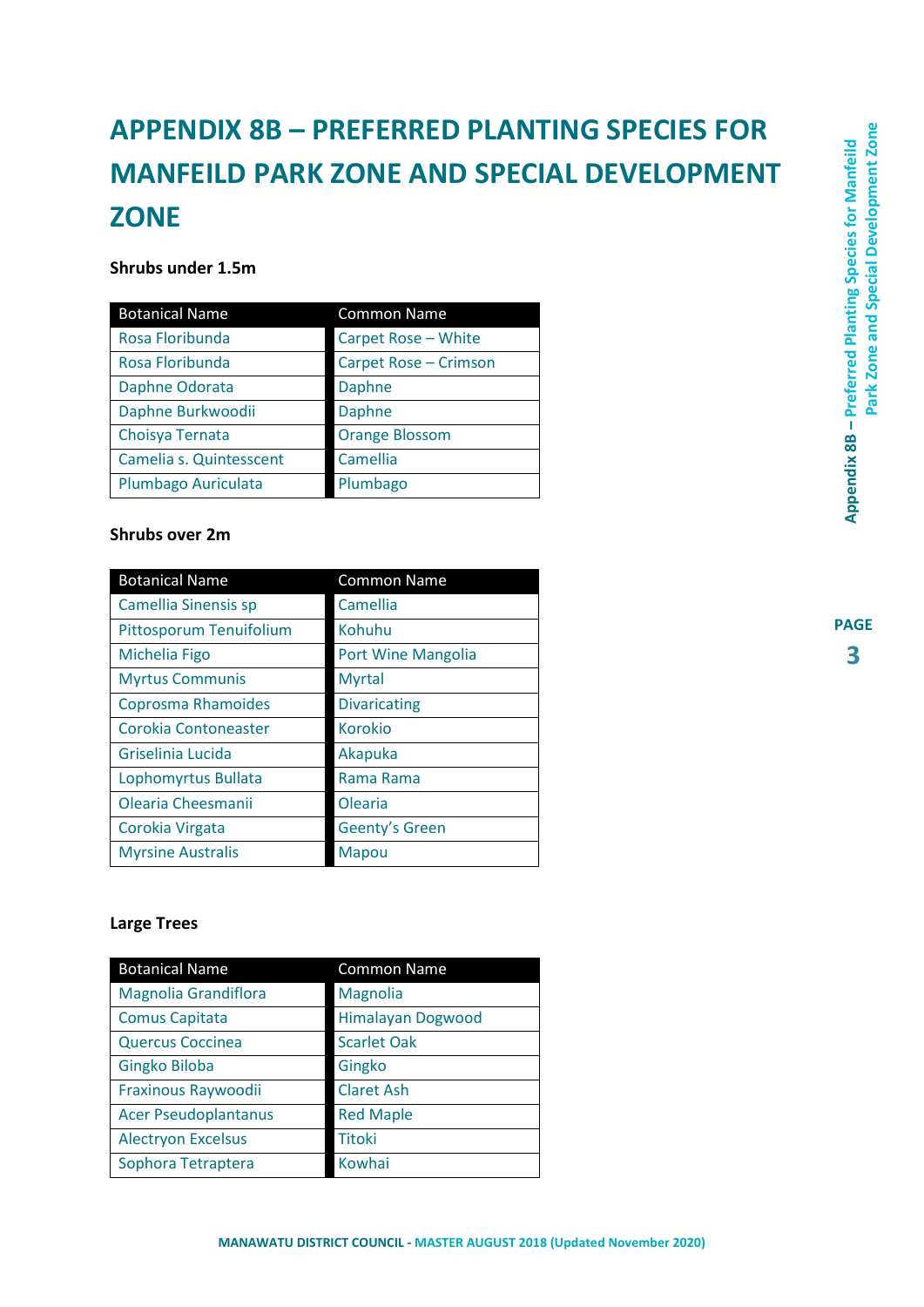| Nothofagus Solandri                            | <b>Black Beech</b> |
|------------------------------------------------|--------------------|
| <b>Phyllocladus Trichomanoides</b> Celery Pine |                    |

### **Taller Screen Planting**

| <b>Botanical Name</b>         | <b>Common Name</b>    |
|-------------------------------|-----------------------|
| Pittosporum Tenuifolium       | <b>Kohuhu</b>         |
| Pseudopanax Crassifolium      | Lance Wood            |
| Sophora Microphylla           | Kowhai                |
| Coprosma Lucida               | <b>Shining Karamu</b> |
| <b>Pittosporum Eugenoides</b> | <b>Tarata</b>         |
| Coprosma Parviflora           | Leafy Coprosma        |

### **Specimen Trees**

| <b>Botanical Name</b>          | <b>Common Name</b> |
|--------------------------------|--------------------|
| <b>Podocarpus Totara</b>       | <b>Totara</b>      |
| Sophora Microphylla            | Kowhai             |
| <b>Dacrycarpus Dacryioides</b> | Kahikatea          |
| <b>Prumnopitys Taxifolia</b>   | Matai              |
| Nestegis Cunninghamii          | <b>Maire</b>       |
| <b>Cordyline Australis</b>     | <b>Ti Kouka</b>    |
| <b>Alectryon Excelsus</b>      | <b>Tioki</b>       |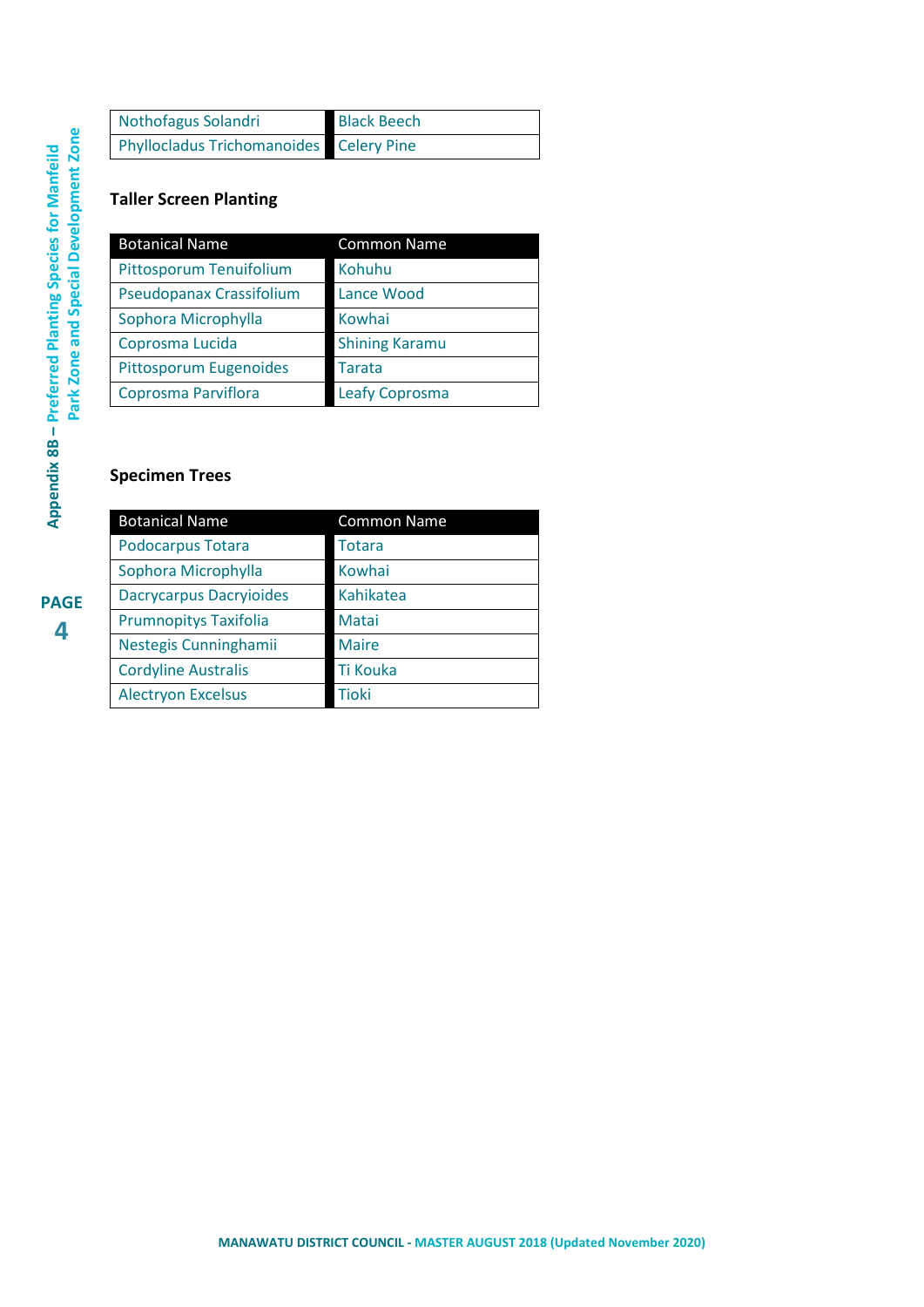## <span id="page-6-0"></span>**APPENDIX 8C LANDSCAPE AND SCREEN PLANTING SPECIAL DEVELOPMENT ZONE**

B9.3.1 D): YARDS AND SEPARATION DISTANCES



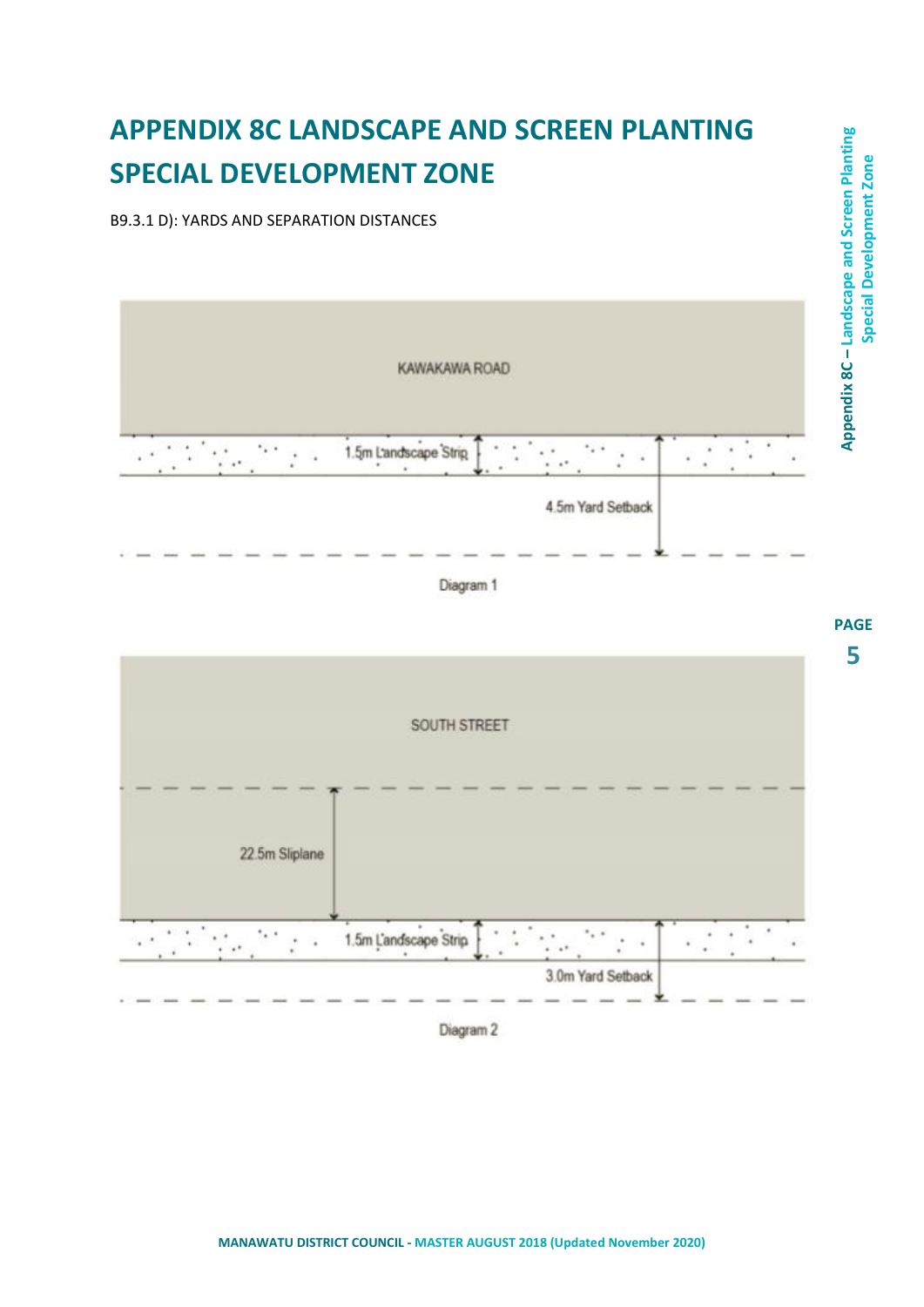#### B9.3.1 E): LANDSCAPE AND SCREEN PLANTING



Diagram 4

Appendix 8C – Landscape and Screen Planting<br>Special Development Zone **– Landscape and Screen Planting Special Development Zone Appendix 8C**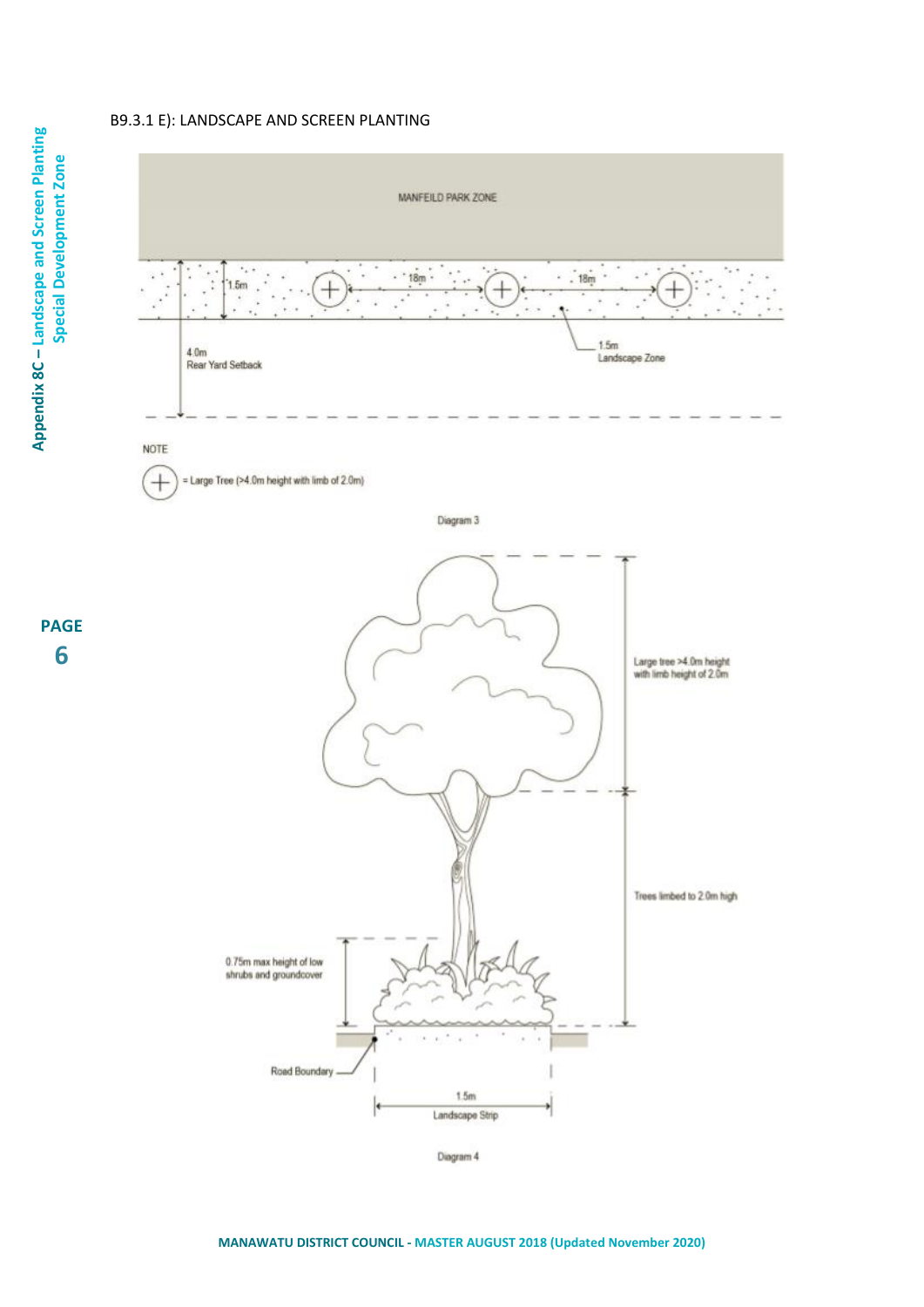

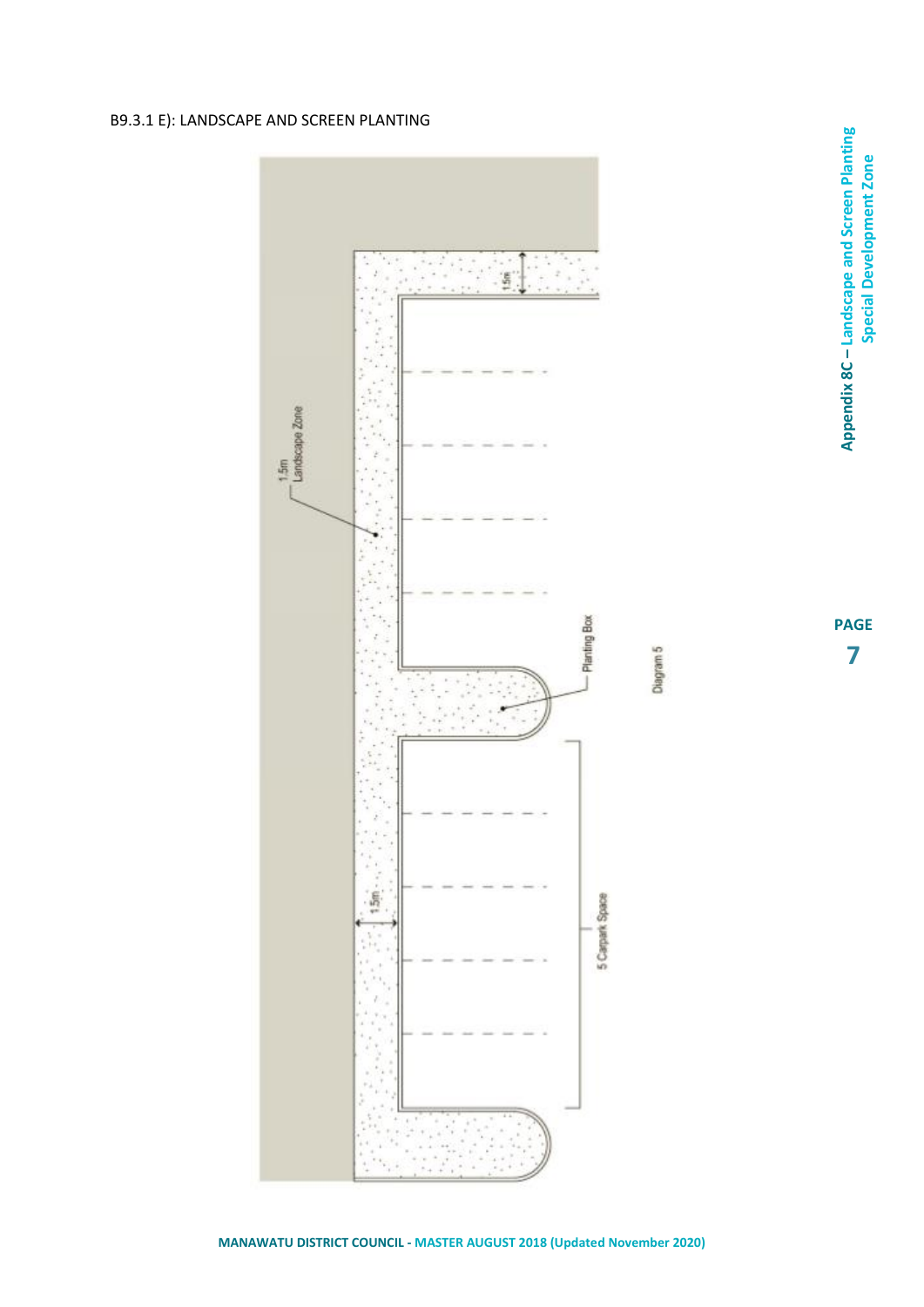### B9.3.1 E): LANDSCAPE AND SCREEN PLANTING



**PAGE 8**

**Appendix 8C** 

**– Landscape and Screen Planting Special Development Zone**

Special Development Zone

Appendix 8C - Landscape and Screen Planting

**MANAWATU DISTRICT COUNCIL - MASTER AUGUST 2018 (Updated November 2020)**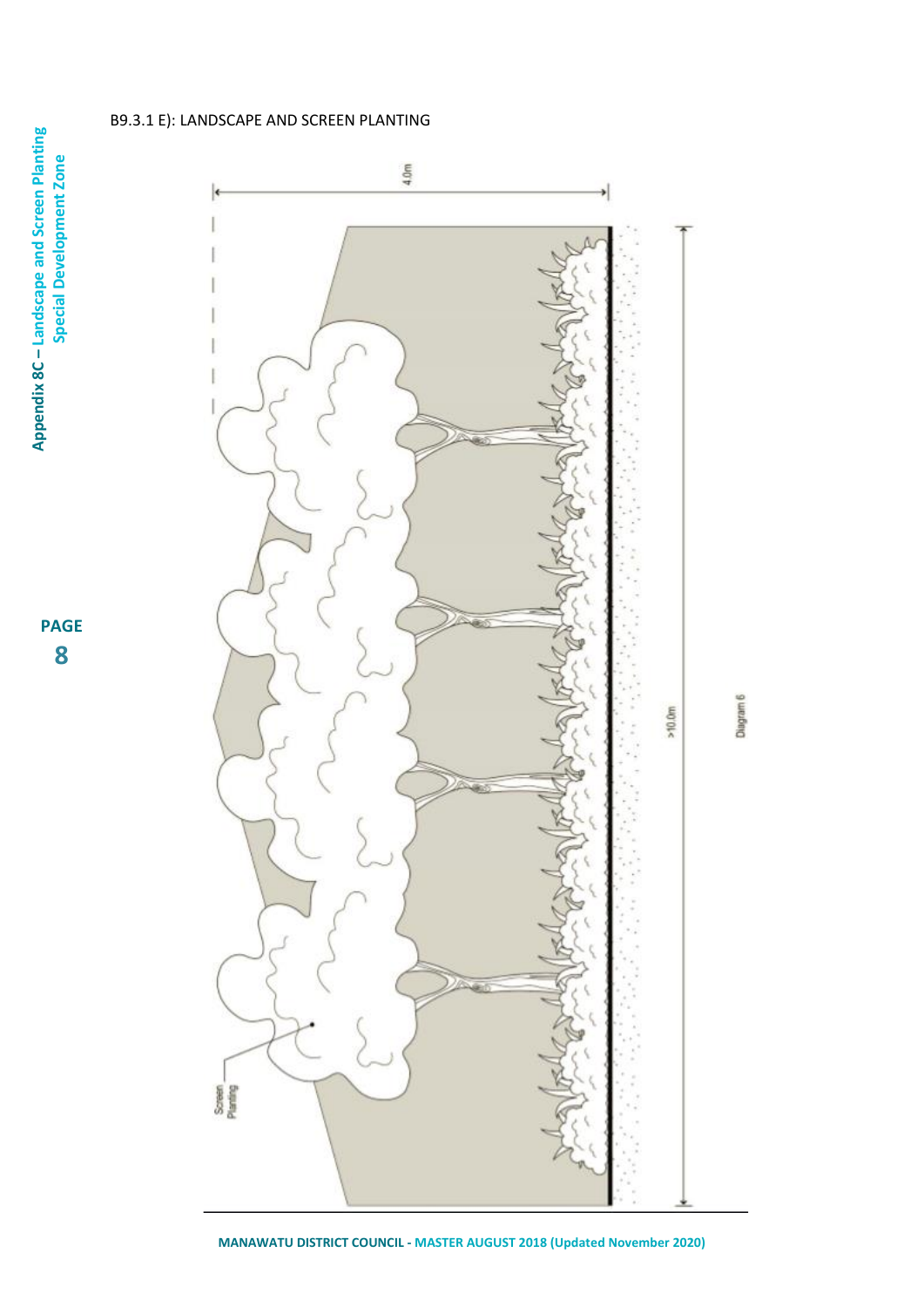# <span id="page-10-0"></span>**APPENDIX 8D SPECIAL DEVELOPMENT ZONE BUILDING COVERAGE EXAMPLES**



#### KAWAKAWA ROAD

**MANAWATU DISTRICT COUNCIL - MASTER AUGUST 2018 (Updated November 2020)**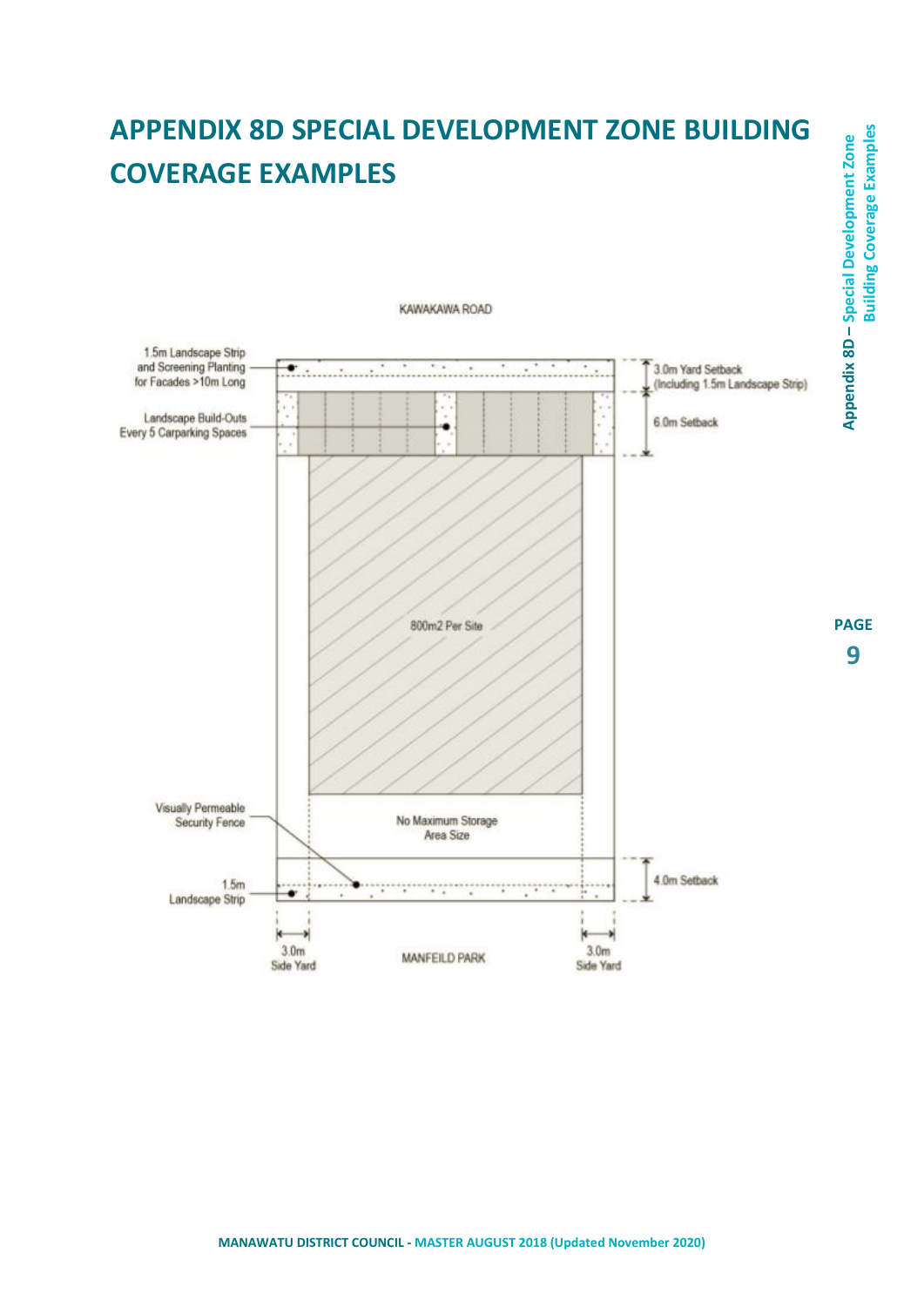**Building Coverage Examples Building Coverage Examples Appendix 8D - Special Development Zone – Special Development Zone Appendix 8D** 

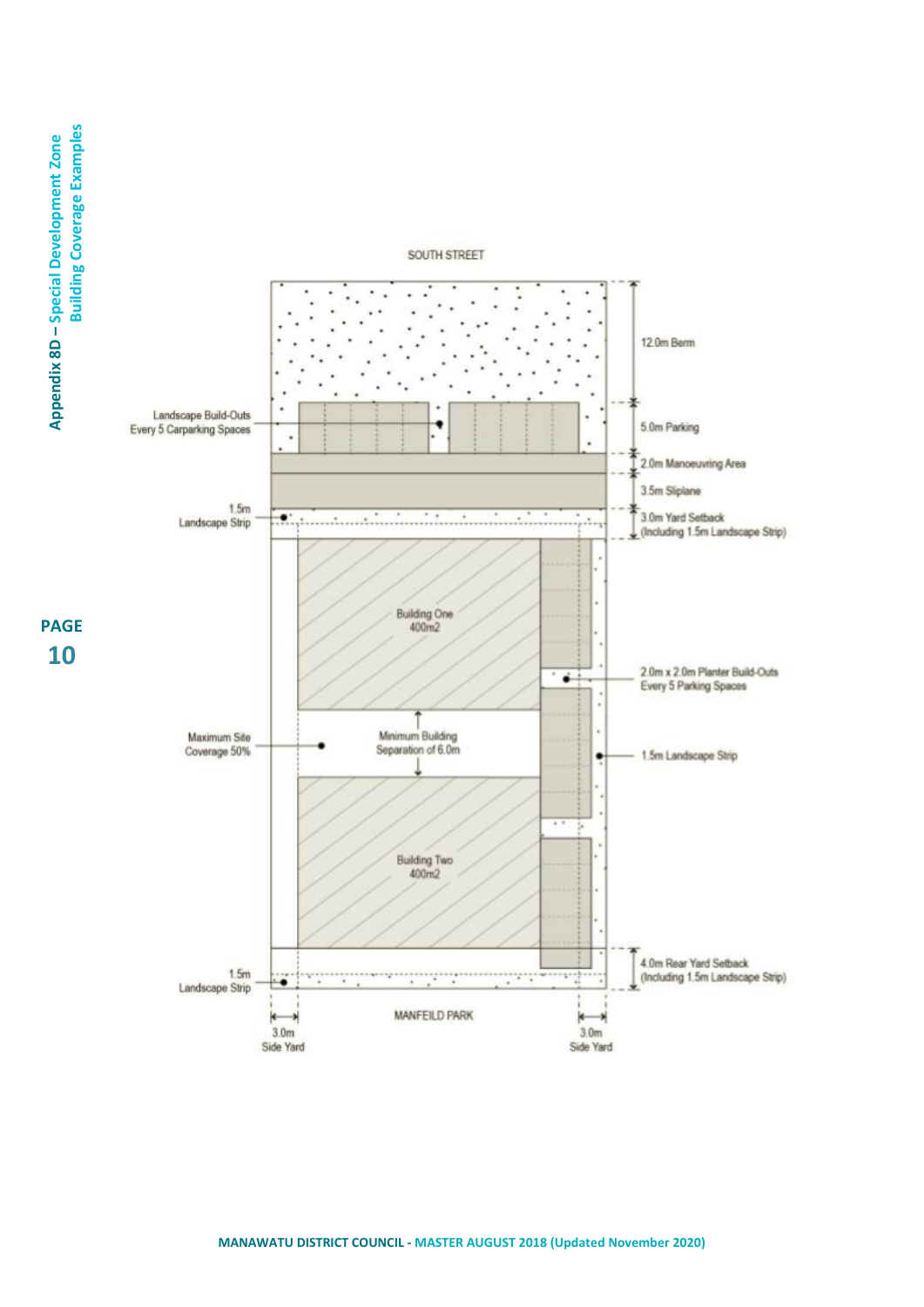